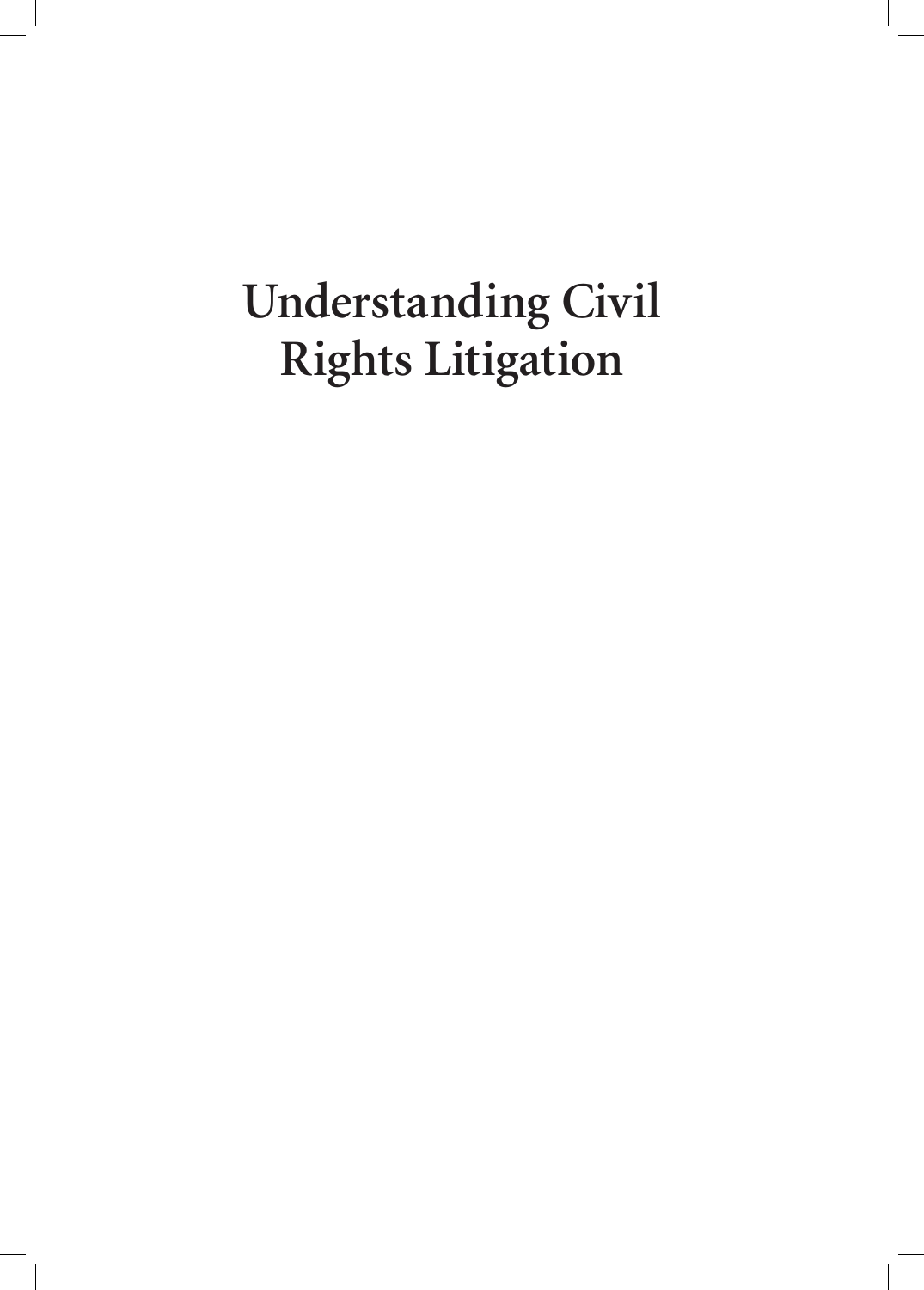#### **Carolina Academic Press Understanding Series**

**Understanding Administrative Law, 6e** William Fox, Jr.

**Understanding Alternative Dispute Resolution** Kristen Blankley and Maureen A. Weston

> **Understanding Animal Law** Adam Karp

**Understanding Antitrust and Its Economic Implications, 6e** E. Thomas Sullivan and Jeffrey Harrison

> **Understanding Bankruptcy, 3e** Jeffrey Ferriell and Edward Janger

**Understanding California Community Property Law**  Jo Carrillo

**Understanding Capital Punishment Law, 4e**  Linda Carter, Ellen Kreitzberg, and Scott Howe

**Understanding Civil Procedure, 5e**  Gene Shreve, Peter Raven-Hansen, and Charles Geyh

**Understanding Civil Procedure: The California Edition**  Walter W. Heiser, Gene Shreve, Peter Raven-Hansen, Glen Earl Weston, and Charles Geyh

**Understanding Civil Rights Litigation, 2e**  Howard M. Wasserman

**Understanding Conflict of Laws, 4e** William Richman, William Reynolds, and Chris Whytock

**Understanding Constitutional Law, 4e** John Attanasio and Joel Goldstein

> **Understanding Contracts, 3e**  Jeffrey Ferriell

**Understanding Copyright Law, 6e**  Marshall Leaffer

**Understanding Corporate Law, 4e**  Arthur Pinto and Douglas M. Branson

**Understanding Corporate Taxation, 3e**  Leandra Lederman and Michelle Kwon

**Understanding Criminal Law, 7e**  Joshua Dressler

**Understanding Criminal Procedure: Vol. 1: Investigation, 7e**  Joshua Dressler, Alan C. Michaels, and Ric Simmons

**Understanding Criminal Procedure: Vol. 2: Adjudication, 4e**  Joshua Dressler and Alan C. Michaels

**Understanding Disability Law, 2e** Mark C. Weber

**Understanding Election Law and Voting Rights** Michael R. Dimino, Bradley A. Smith, and Michael E. Solimine

**Understanding Employee Benefits Law**  Kathryn Moore

**Understanding Employment Discrimination Law, 2e**  Thomas Haggard

**Understanding Employment Law, 2e**  Jeffrey M. Hirsch, Paul M. Secunda,

and Richard Bales

**Understanding Environmental Law, 3e**  Philip Weinberg and Kevin Reilly

**Understanding Estate and Gift Taxation**  Brant Hellwig and Robert T. Danforth

> **Understanding Evidence, 4e**  Paul Giannelli

**Understanding Family Law, 4e**  John Gregory, Peter N. Swisher, and Robin Wilson

**Understanding Federal and California Evidence**  Paul Giannelli

**Understanding Federal Courts and Jurisdiction, 2e**  Linda Mullenix, Martin H. Redish, and Georgene Vairo

**Understanding Federal Income Taxation, 5e**  J. Martin Burke and Michael Friel

**Understanding The First Amendment, 6e**  Russell L. Weaver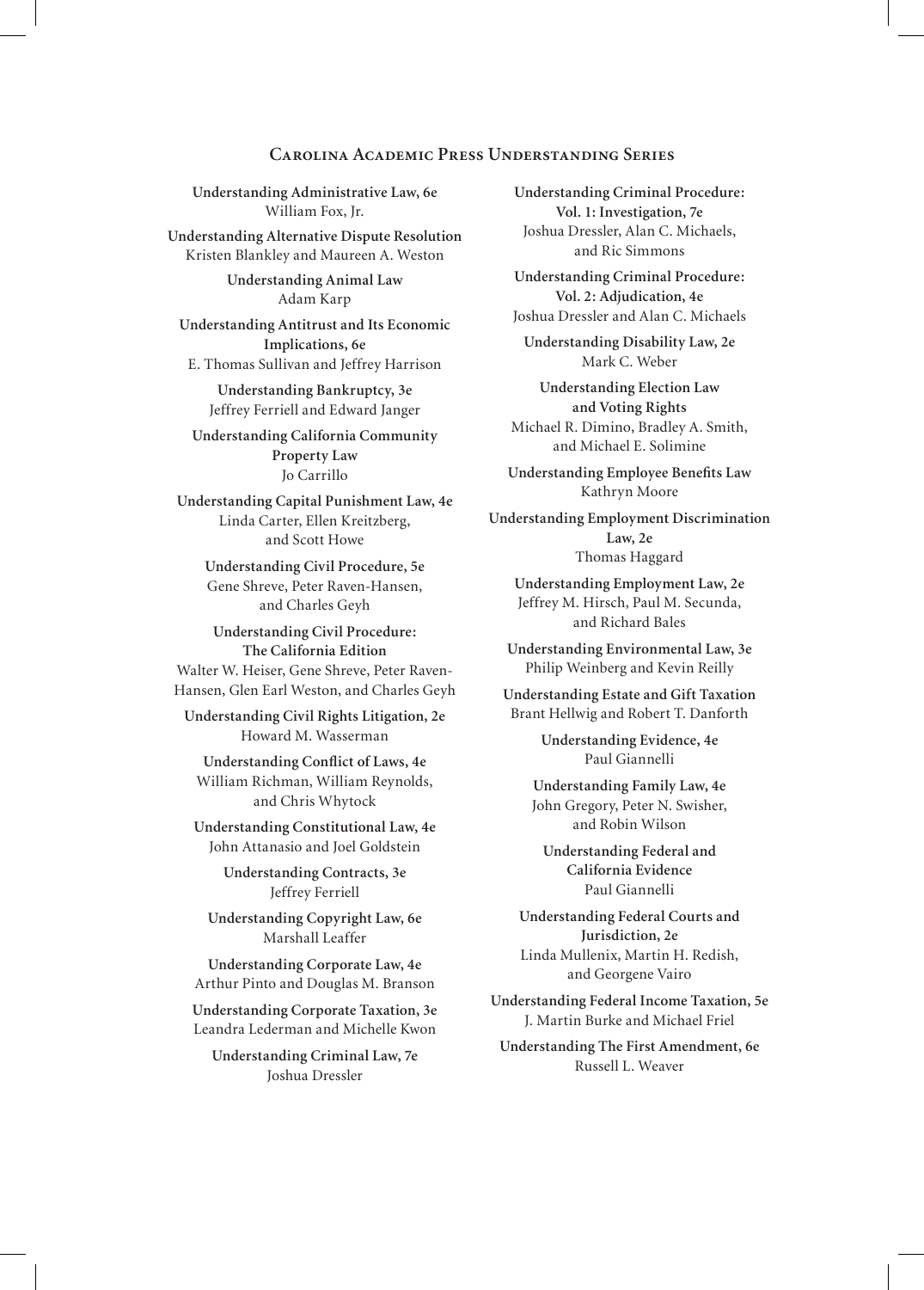**Understanding Immigration Law, 2e**  Kevin R. Johnson, Raquel Aldana, Ong Hing, Leticia Saucedo, and Enid Trucios-Haynes

**Understanding Insurance Law, 5e**  Robert H. Jerry, II and Douglas Richmond

**Understanding Intellectual Property Law, 3e**  Donald Chisum, Tyler T. Ochoa, Shubha Ghosh, and Mary LaFrance

**Understanding International Business and Financial Transactions, 4e**  Jerold Friedland

**Understanding International Criminal Law, 3e**  Ellen S. Podgor and Roger S. Clark

**Understanding International Law, 2e**  Stephen McCaffrey

> **Understanding Jewish Law**  Steven Resnicoff

**Understanding Juvenile Law, 5e**  Martin Gardner

**Understanding Labor Law, 4e**  Douglas E. Ray, Calvin William Sharpe, and Robert N. Strassfeld

**Understanding the Law of Terrorism, 2e**  Erik Luna and Wayne McCormack

**Understanding the Law of Zoning and Land Use Controls, 3e**  Barlow Burke

**Understanding Lawyers' Ethics, 5e**  Monroe H. Freedman and Abbe Smith

**Understanding Local Government, 2e**  Sandra Stevenson

**Understanding Modern Real Estate Transactions, 4e**  Alex M. Johnson, Jr.

**Understanding Negotiable Instruments and Payment Systems**  William H. Lawrence

**Understanding Nonprofit and Tax Exempt Organizations, 2e**  Nicholas Cafardi and Jaclyn Cherry

> **Understanding Partnership and LLC Taxation, 4e**  Jerold Friedland

**Understanding Patent Law, 3e**  Amy Landers

**Understanding Products Liability Law, 2e**  Bruce L. Ottley, Rogelio Lasso, and Terrence F. Kiely

> **Understanding Property Law, 4e**  John Sprankling

**Understanding Remedies, 3e**  James Fischer

**Understanding Sales and Leases of Goods, 3e**  William H. Henning, William H. Lawrence, and Henry Deeb Gabriel

**Understanding Secured Transactions, 5e**  William H. Lawrence, William H. Henning, and R. Wilson Freyermuth

> **Understanding Securities Law, 6e**  Marc I. Steinberg

**Understanding Taxation of Business Entities**  Walter Schwidetzky and Fred B. Brown

**Understanding Torts, 5e**  John Diamond, Lawrence C. Levine, and Anita Bernstein

**Understanding Trademark Law, 3e**  Mary LaFrance

**Understanding Trusts and Estates, 6e**  Roger W. Andersen and Susan Gary

**Understanding White Collar Crime, 4e**  J. Kelly Strader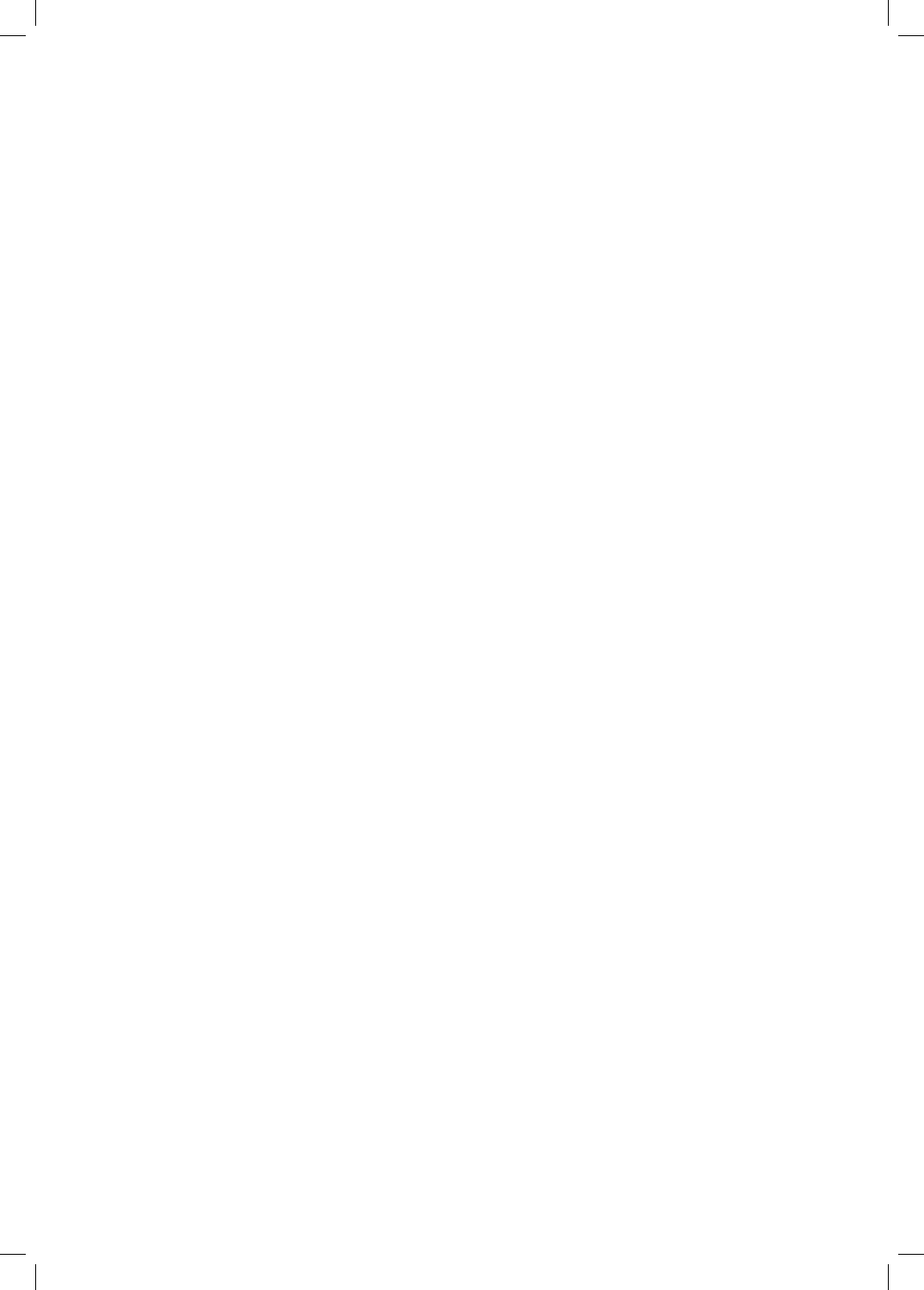# **Understanding Civil Rights Litigation**

**second edition**

**Howard M. Wasserman**

PROFESSOR OF LAW FIU College of Law



Carolina Academic Press Durham, North Carolina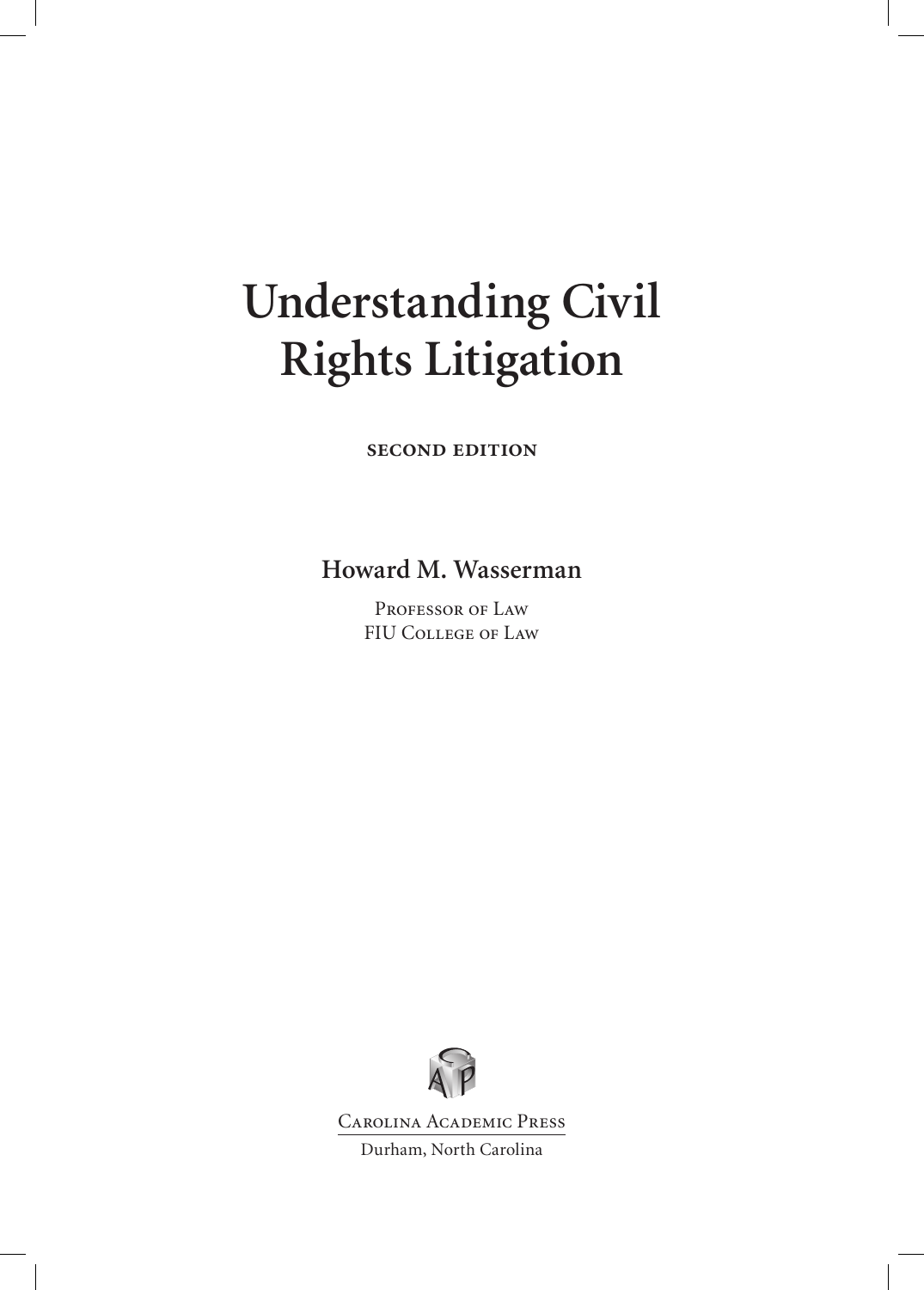Copyright © 2018 Howard M. Wasserman All Rights Reserved

Library of Congress Cataloging-in-Publication Data

Names: Wasserman, Howard M., author. Title: Understanding civil rights litigation / Howard M. Wasserman. Description: Second edition. | Durham, North Carolina : Carolina Academic Press, LLC, [2018] | Series: Understanding series | Includes bibliographical references and index. Identifiers: LCCN 2017056245 | ISBN 9781531003661 (alk. paper) Subjects: LCSH: Civil rights--United States. | Civil procedure--United States. | LCGFT: Textbooks. Classification: LCC KF4749 .W38 2018 | DDC 342.7308/5--dc23 LC record available at https://lccn.loc.gov/2017056245

eISBN 978-1-53100-367-8

Carolina Academic Press, LLC 700 Kent Street Durham, North Carolina 27701 Telephone (919) 489-7486 Fax (919) 493-5668 www.cap-press.com

Printed in the United States of America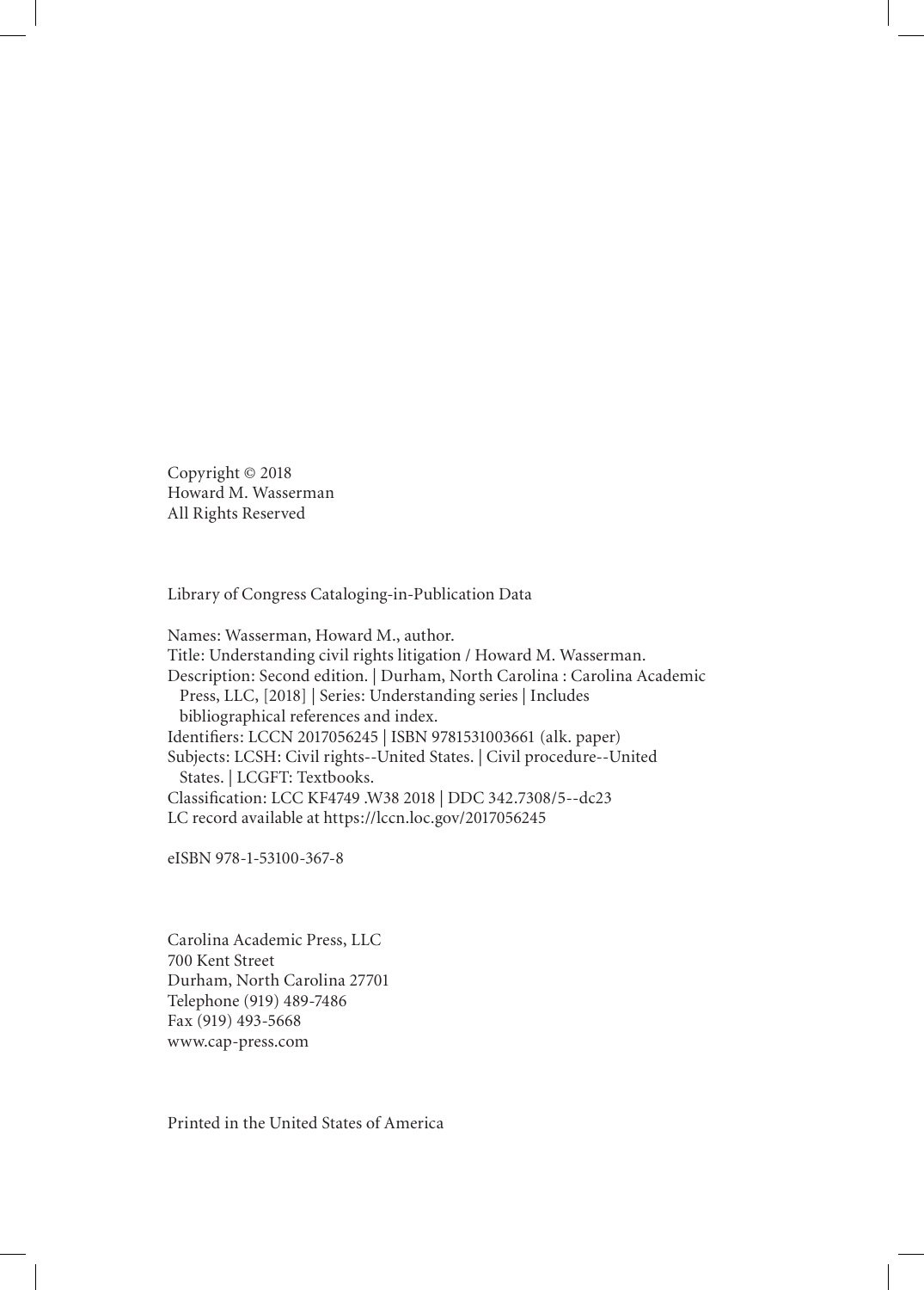### **Contents**

| Chapter 1 · Federal Civil Rights Legislation: History, Themes, and Principles | $\mathfrak{Z}$   |
|-------------------------------------------------------------------------------|------------------|
| §1.01 History of Federal Civil Rights Legislation                             | $\overline{3}$   |
| [1] Reconstruction                                                            | $\overline{3}$   |
| [2] Post-Reconstruction Non-Enforcement                                       | 6                |
| [3] Twentieth-Century Revival and Heyday                                      | $\boldsymbol{7}$ |
| [4] Civil Rights Litigation Today                                             | $\,8\,$          |
| §1.02 Principles and Themes                                                   | 9                |
| [1] Federalism                                                                | 10               |
| [2] Majoritarianism                                                           | 10               |
| [3] Procedural and Jurisdictional Burdens and Hurdles                         | 13               |
| [4] Federal Rights, Federal Remedies, Federal Forums                          | 13               |
| §1.03 What Comes Next                                                         | 14               |
| Chapter 2 · State Action and "Under Color" of State Law                       | 15               |
| U.S. Const. amend. XIV (1868)                                                 | 15               |
| 18 U.S.C. § 242                                                               | 15               |
| 42 U.S.C. § 1983                                                              | 15               |
| §2.01 Preliminary Word on Action Under Color of State Law                     | 16               |
| §2.02 State Action, Action Under Color, and Public Officials                  | 16               |
| [1] The Core and Expansion of "Under Color"                                   | 16               |
| [2] Monroe v. Pape and "Under Color" in §1983                                 | 18               |
| [3] Public-Official Defendants after Monroe                                   | 19               |
| [4] Under Color Puzzles: Public-Official Defendants                           | 21               |
| [5] State Actors and State Action                                             | 23               |
| [6] A Dissenting View on Under Color                                          | 25               |
| §2.03 State Action, Under Color, and Private Actors                           | 26               |
| [1] Traditional and Exclusive Public Functions                                | 27               |
| [2] Conspiracy                                                                | 28               |
| [3] Symbiotic Relationship                                                    | 29               |
| [4] Close Nexus                                                               | 30               |
| [5] Entwinement                                                               | 32               |
| [6] Under Color Puzzles: Private Defendants                                   | 34               |
| § 2.04 Private Civil Litigation: State Actors, State Action, and Action       |                  |
| <b>Under Color</b>                                                            | 35               |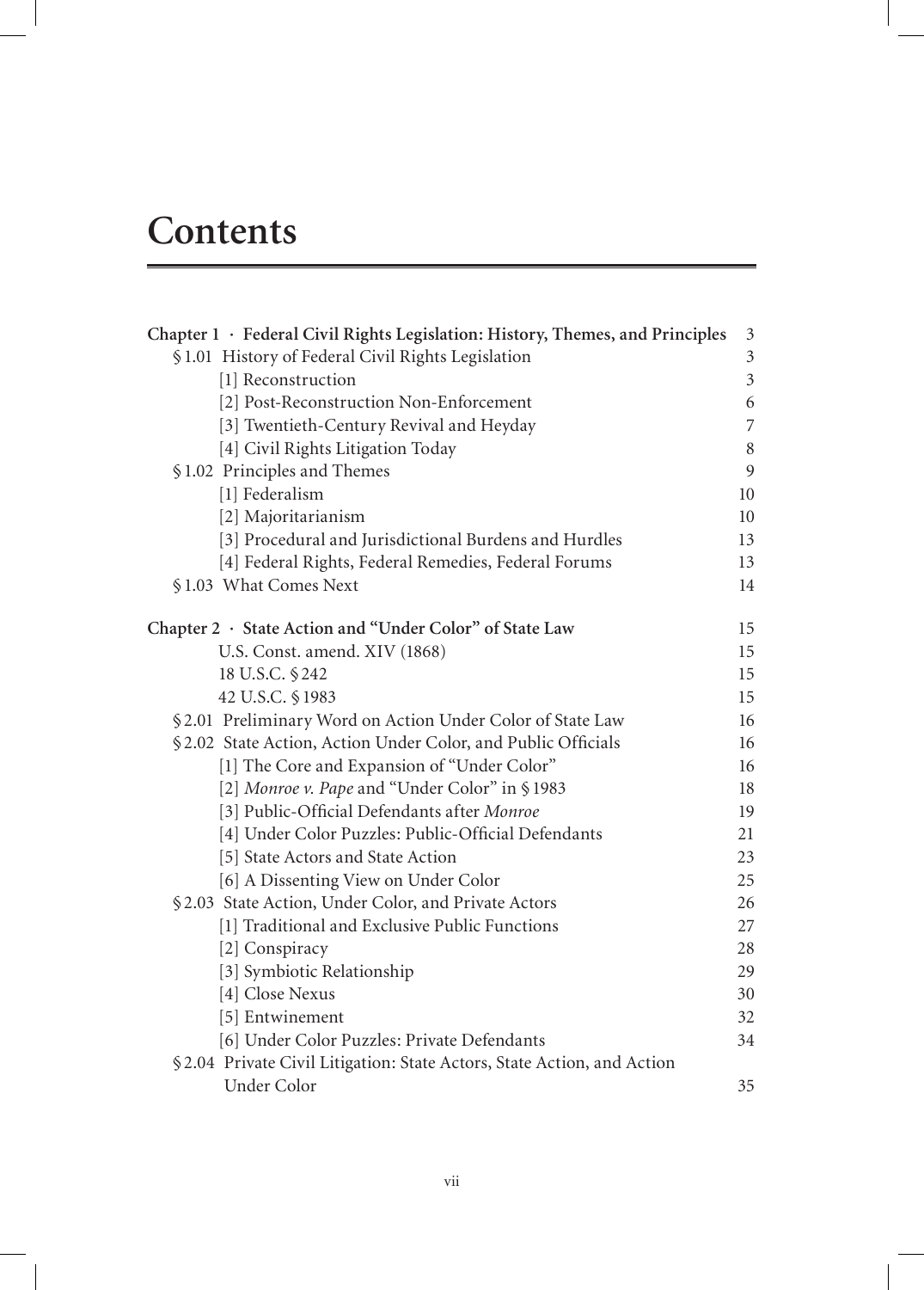| Chapter 3 · Rights, Privileges, or Immunities Secured                 | 39 |
|-----------------------------------------------------------------------|----|
| U.S. Const. amend XIV (1868)                                          | 39 |
| 18 U.S.C. § 242                                                       | 39 |
| 42 U.S.C. § 1983                                                      | 39 |
| §3.01 A Preliminary Word on Rights, Privileges, or Immunities Secured | 40 |
| PART A: ENFORCING THE CONSTITUTION                                    | 40 |
| $$3.02$ By the Constitution                                           | 40 |
| §3.03 Procedural Due Process                                          | 41 |
| [1] Two-Step Approach to Procedural Due Process                       | 41 |
| [2] Deprivation of Liberty or Property                                | 42 |
| [3] What Process Is Due and When                                      | 43 |
| [4] Legalist vs. Governmental                                         | 45 |
| [5] Pre-Deprivation or Post-Deprivation Process                       | 47 |
| §3.04 Substantive Due Process                                         | 48 |
| [1] Forms of Substantive Due Process                                  | 48 |
| [2] State of Mind                                                     | 49 |
| [3] Identifying the Appropriate Right                                 | 50 |
| [4] "Not a Font of Tort Law"                                          | 52 |
| §3.05 Substantive Due Process and Failure to Act                      | 52 |
| [1] DeShaney v. Winnebago County Dep't of Soc. Servs.                 | 52 |
| [2] Working Around DeShaney: Special Relationship                     | 53 |
| [3] Working Around DeShaney: State-Created Danger                     | 54 |
| [4] Working Around DeShaney: Procedural Due Process                   | 58 |
| [5] Working Around DeShaney: Substantive Rights                       | 59 |
| [6] Due Process Puzzle                                                | 60 |
| §3.06 Due Process, Specific Intent, and §242                          | 60 |
| PART B: ENFORCING FEDERAL STATUTES                                    | 62 |
| §3.07 Enforcing Federal Statutes                                      | 62 |
| §3.08 And Laws                                                        | 63 |
| [1] Preliminary Constitutional Issues                                 | 63 |
| [2] Preliminary Jurisdictional Issues                                 | 63 |
| [3] Enforcing Statutes Through § 1983                                 | 64 |
| §3.09 Implied Statutory Rights of Action                              | 65 |
| §3.10 Linking §1983 and Implied Private Rights                        | 67 |
| §3.11 Suit in Equity                                                  | 68 |
| §3.12 Alternative Enforcement Mechanisms                              | 69 |
| §3.13 Parallel Constitutional and Statutory Claims                    | 70 |
| Chapter 4 · Claims Against Federal Officials                          | 73 |
| §4.01 Overview                                                        | 73 |
| 28 U.S.C § 1346(b)                                                    | 73 |
| 28 U.S.C. § 2679(b)                                                   | 73 |
| §4.02 Bivens v. Six Unknown Named Agents of Fed. Bureau of Narcotics  | 74 |
| §4.03 Bivens Evolution                                                | 76 |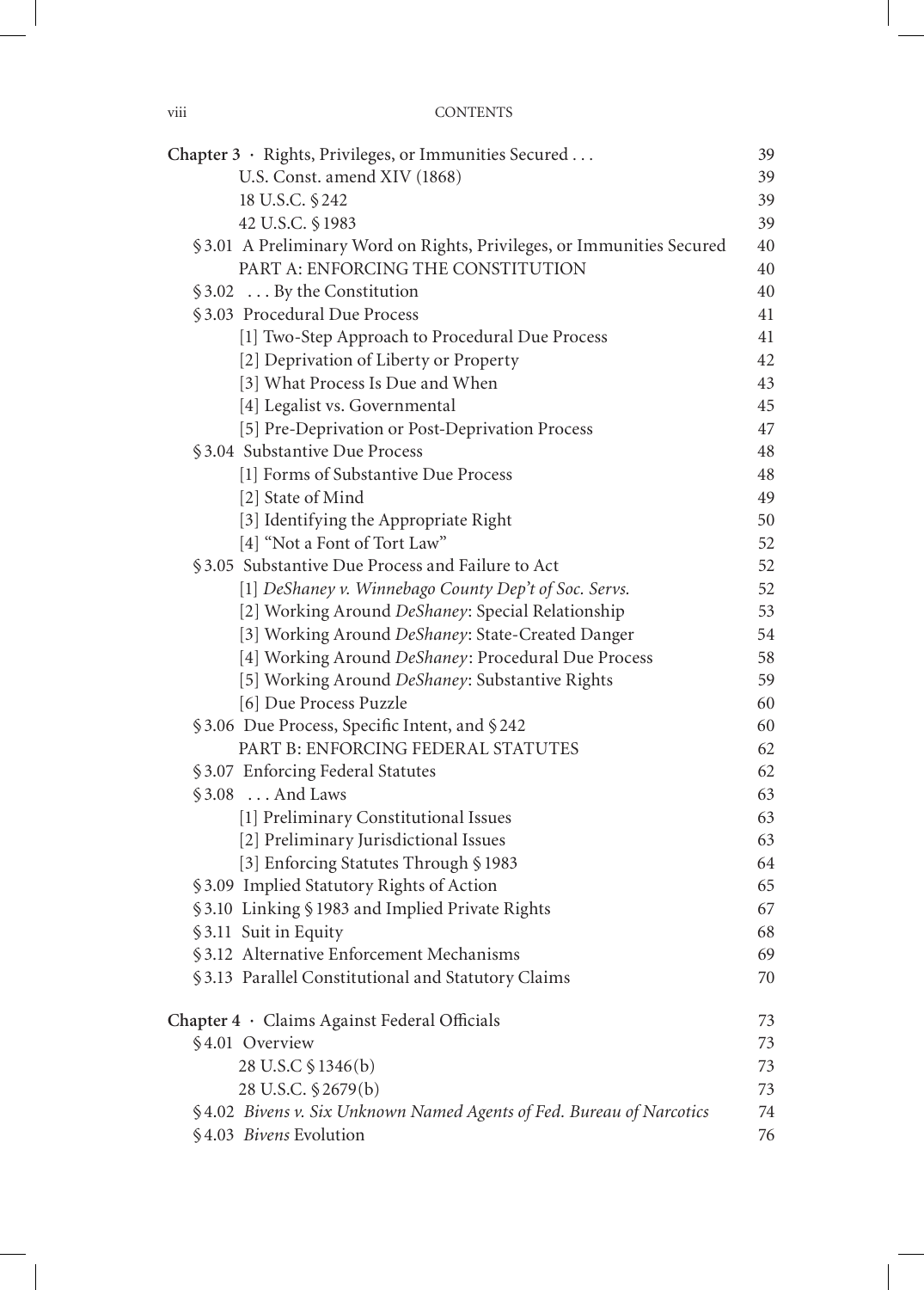| <b>CONTENTS</b> |  |  |
|-----------------|--|--|
|                 |  |  |

| §4.04 Special Factors and Balancing                                | 77  |
|--------------------------------------------------------------------|-----|
| §4.05 Parallelism                                                  | 79  |
| [1] Rights Enforceable                                             | 79  |
| [2] Defendants                                                     | 80  |
| [3] Cause of Action, Defense, or Constitutional Violation          | 80  |
| [4] Bivens, the War on Terror, and National Security               | 81  |
| §4.06 Ziglar v. Abbasi and the Future of Bivens                    | 82  |
| [1] Ziglar v. Abbasi                                               | 82  |
| [2] Bivens After Abbasi                                            | 85  |
| §4.07 An Alternative: A Wholesale Approach to Bivens               | 86  |
| Chapter $5 \cdot$ Individual Immunities                            | 89  |
| §5.01 Overview                                                     | 89  |
| PART A: LEGISLATIVE IMMUNITY                                       | 91  |
| §5.02 Speech or Debate and Legislative Immunity                    | 91  |
| U.S. CONST. art. I, §5, cl. 2                                      | 91  |
| U.S. CONST. art. I, §6, cl. 1                                      | 91  |
| §5.03 Level of Immunity                                            | 92  |
| §5.04 Application of Immunity                                      | 94  |
| §5.05 Scope of Immunity                                            | 94  |
| §5.06 Checking Legislative Misconduct                              | 96  |
| § 5.07 Legislative Immunity Puzzles                                | 97  |
| PART B: JUDICIAL PROCESS IMMUNITIES                                | 98  |
| §5.08 Overview and Connections                                     | 98  |
| §5.09 Judicial Immunity                                            | 100 |
| [1] Scope of Immunity                                              | 100 |
| [2] Limits on the Scope of Immunity                                | 102 |
| [3] Level of Immunity                                              | 103 |
| [4] Application of Immunity                                        | 104 |
| [5] Judicial Immunity Puzzles                                      | 105 |
| §5.10 Prosecutorial Immunity                                       | 106 |
| [1] Scope of Immunity                                              | 106 |
| [2] Level of Immunity                                              | 108 |
| [3] Application of Immunity: Quasi-Prosecutorial Immunity          | 109 |
| [4] Van de Kamp and Prosecutorial Administration                   | 109 |
| [5] Other Administrative Tasks                                     | 110 |
| [6] Van de Kamp and Case-Specific Administrative Functions         | 111 |
| [7] Prosecutorial Immunity Puzzles                                 | 111 |
| §5.11 Witness Immunity                                             | 112 |
| PART C: QUALIFIED IMMUNITY                                         | 113 |
| §5.12 Overview                                                     | 113 |
| §5.13 Evolution: Subjective to Objective to Difficult to Confusing | 115 |
| [1] Evolution                                                      | 115 |
| [2] Criticism and Problems                                         | 116 |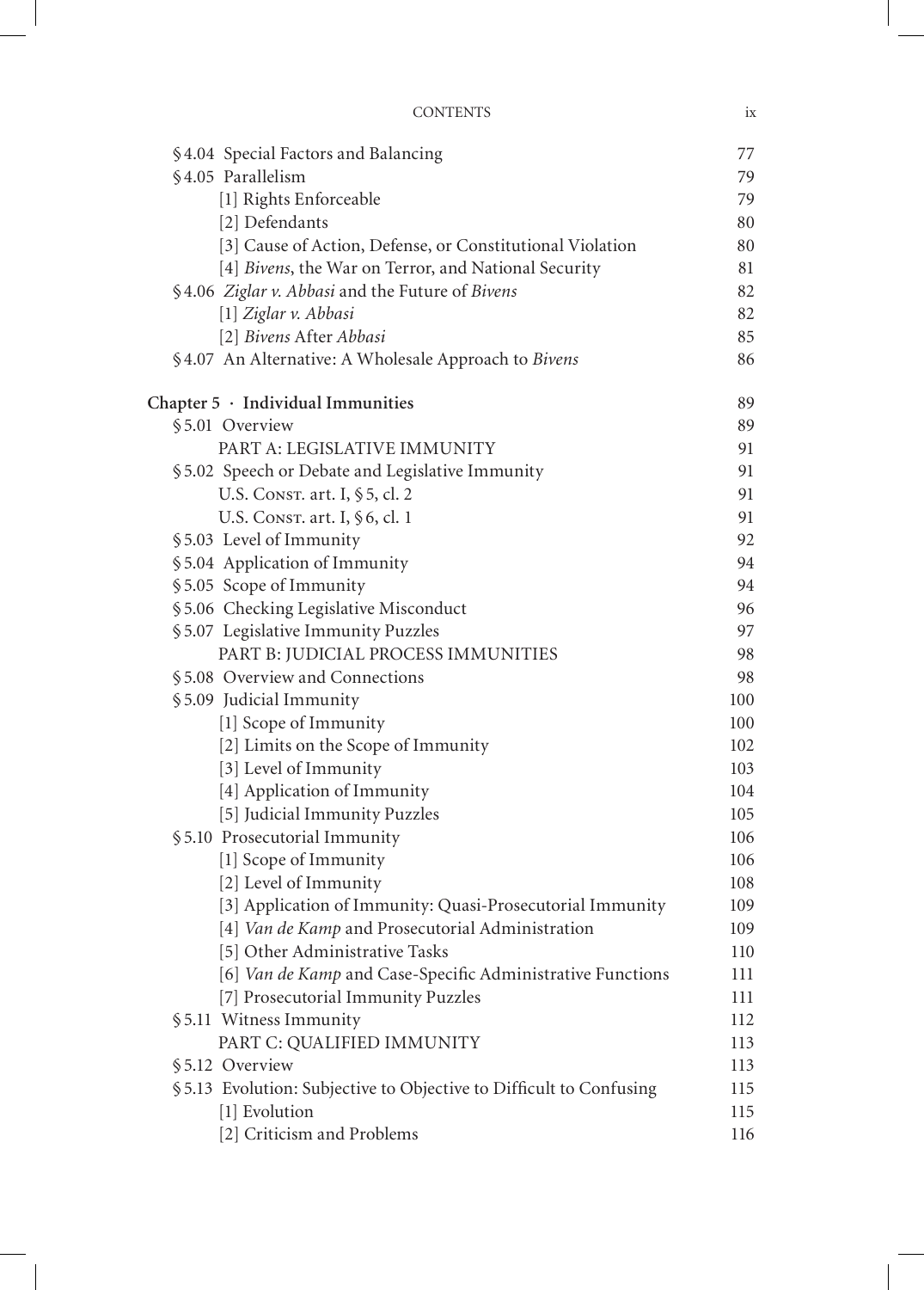|  | §5.14 Order of Battle                                                   | 118 |
|--|-------------------------------------------------------------------------|-----|
|  | [1] Pearson and the Benefits of Merits-First                            | 118 |
|  | [2] Pearson and the Problems with Merits-First                          | 118 |
|  | [3] Order of Battle after Pearson                                       | 120 |
|  | §5.15 Clearly Established Rights                                        | 121 |
|  | [1] Defining and Clearly Establishing Rights                            | 121 |
|  | [2] What Sources of Law                                                 | 124 |
|  | §5.16 Immunity and Bivens                                               | 125 |
|  | §5.17 Qualified Immunity Puzzles                                        | 126 |
|  | §5.18 Private Actors and Immunity                                       | 128 |
|  | Chapter $6 \cdot$ Government Entity Liability                           | 129 |
|  | §6.01 Overview                                                          | 129 |
|  | PART A: MUNICIPAL LIABILITY                                             | 130 |
|  | § 6.02 Monell v. Dep't of Soc. Servs.: Establishing Municipal Liability | 130 |
|  | §6.03 Municipal Liability and Policymakers                              | 132 |
|  | § 6.04 Establishing Municipal Liability                                 | 133 |
|  | [1] Officer Actions Pursuant to Formal Policy                           | 133 |
|  | [2] Singular Acts of Policymakers                                       | 133 |
|  | [3] Persistent and Widespread Practices                                 | 134 |
|  | [4] Failure to [Blank]                                                  | 134 |
|  | § 6.05 The Future of Municipal Liability                                | 137 |
|  | §6.06 Municipalities and Immunity                                       | 138 |
|  | §6.07 Remedies and Municipal Liability                                  | 139 |
|  | § 6.08 Municipal Liability Puzzles                                      | 139 |
|  | PART B: STATE LIABILITY AND SOVEREIGN IMMUNITY                          | 140 |
|  | §6.09 Sovereignty and Sovereign Immunity                                | 140 |
|  | §6.10 Eleventh Amendment and State Sovereign Immunity                   | 142 |
|  | U.S. Const. amend. XI (1795)                                            | 142 |
|  | [1] Origins and Development of the Eleventh Amendment                   | 142 |
|  | [2] Meanings of the Eleventh Amendment                                  | 143 |
|  | [3] Goals of State Sovereign Immunity                                   | 144 |
|  | [4] Limits of State Sovereign Immunity                                  | 144 |
|  | § 6.11 Overcoming State Sovereign Immunity: Congressional Abrogation    | 145 |
|  | [1] Abrogation                                                          | 145 |
|  | [2] Article I, $§ 8$                                                    | 146 |
|  | [3] Amendment XIV, §5                                                   | 146 |
|  | §6.12 Abrogation and §1983                                              | 149 |
|  | § 6.13 Overcoming State Sovereign Immunity: Ex Parte Young              | 150 |
|  | [1] Ex Parte Young                                                      | 150 |
|  | [2] Current Scope of Ex Parte Young                                     | 151 |
|  | [3] Characterizing Ex Parte Young                                       | 154 |
|  | [4] Responses to Ex Parte Young                                         | 155 |
|  | PART C: SUPERVISORY LIABILITY                                           | 156 |
|  |                                                                         |     |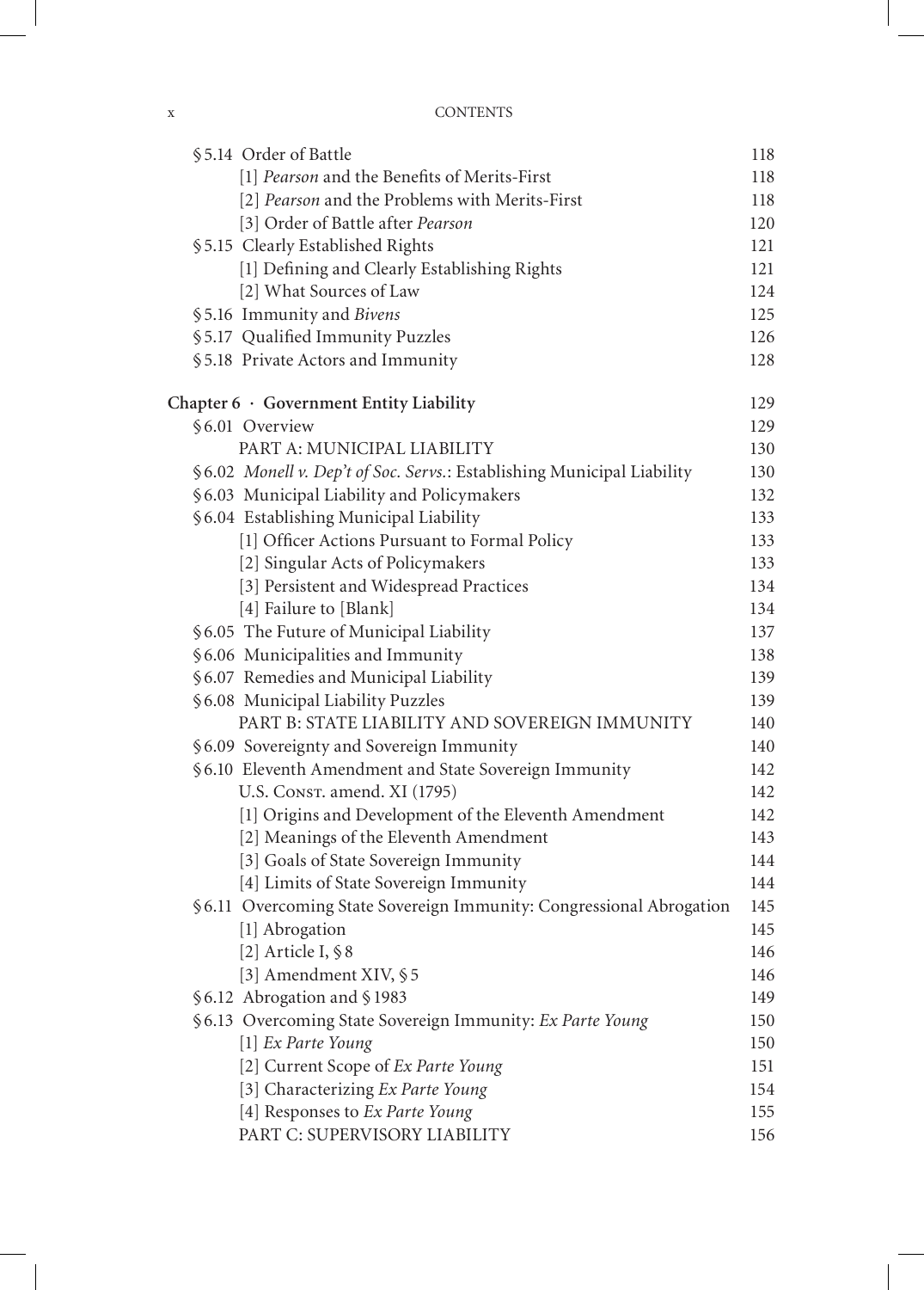| <b>CONTENTS</b> |  |
|-----------------|--|
|                 |  |

|  | § 6.14 Supervisory Liability                                  | 156 |
|--|---------------------------------------------------------------|-----|
|  | § 6.15 Supervisory Liability Meets Entity Liability           | 158 |
|  | PART D: ENTITY LIABILITY REVIEW                               | 159 |
|  | § 6.16 Entity Liability Puzzle                                | 159 |
|  |                                                               |     |
|  | Chapter 7 · Civil Rights Procedure                            | 161 |
|  | PART A: JURISDICTION AND PROCEDURE                            | 161 |
|  | §7.01 Litigating in Federal District Court                    | 161 |
|  | 28 U.S.C. § 1331                                              | 161 |
|  | 28 U.S.C. § 1343                                              | 161 |
|  | 28 U.S.C. § 1367                                              | 161 |
|  | U.S. Const. amend. VII (1791)                                 | 161 |
|  | [1] Jurisdiction Over § 1983 Claims                           | 162 |
|  | [2] Seeking Prospective Relief                                | 164 |
|  | [3] Jury Trial                                                | 166 |
|  | §7.02 Litigating in the Federal Courts of Appeals             | 167 |
|  | 28 U.S.C. § 1291                                              | 167 |
|  | 28 U.S.C. § 1292                                              | 167 |
|  | [1] Final Judgment Rule                                       | 167 |
|  | [2] Statutory Exceptions to Finality                          | 168 |
|  | [3] Immunity and Appealability: The Collateral Order Doctrine | 168 |
|  | [4] Stays Pending Appeal                                      | 170 |
|  | [5] Making Preliminary Injunctions Permanent                  | 172 |
|  | §7.03 Litigating in the Supreme Court of the United States    | 173 |
|  | 28 U.S.C. § 1253                                              | 172 |
|  | 28 U.S.C. § 1254                                              | 173 |
|  | 28 U.S.C. § 1257 (current)                                    | 173 |
|  | 28 U.S.C. § 1257 (prior to 1988)                              | 173 |
|  | [1] Supreme Court Review of Federal Courts of Appeals         | 172 |
|  | [2] Immunity and Appealability: Prevailing Parties            | 174 |
|  | [3] Supreme Court Review of Three-Judge District Courts       | 175 |
|  | [4] Supreme Court Review of State Court Judgments             | 176 |
|  | §7.05 Section 1983 in State Court                             | 176 |
|  | §7.06 Jurisdiction and Procedure Puzzle                       | 177 |
|  | PART B: COMPETING VEHICLES FOR ENFORCING                      |     |
|  | CONSTITUTIONAL RIGHTS                                         | 177 |
|  | §7.07 Overview                                                | 177 |
|  | §7.08 Habeas Corpus: A Primer                                 | 178 |
|  | 28 U.S.C. § 2241                                              | 178 |
|  | 28 U.S.C. § 2254                                              | 178 |
|  | [1] Habeas Corpus: The Basics                                 | 179 |
|  | [2] Habeas Corpus and § 1983: Compared and Contrasted         | 181 |
|  | §7.09 Heck v. Humphrey: Separating Habeas Corpus and §1983    | 182 |
|  | §7.10 Heck and Prison Administration                          | 185 |
|  |                                                               |     |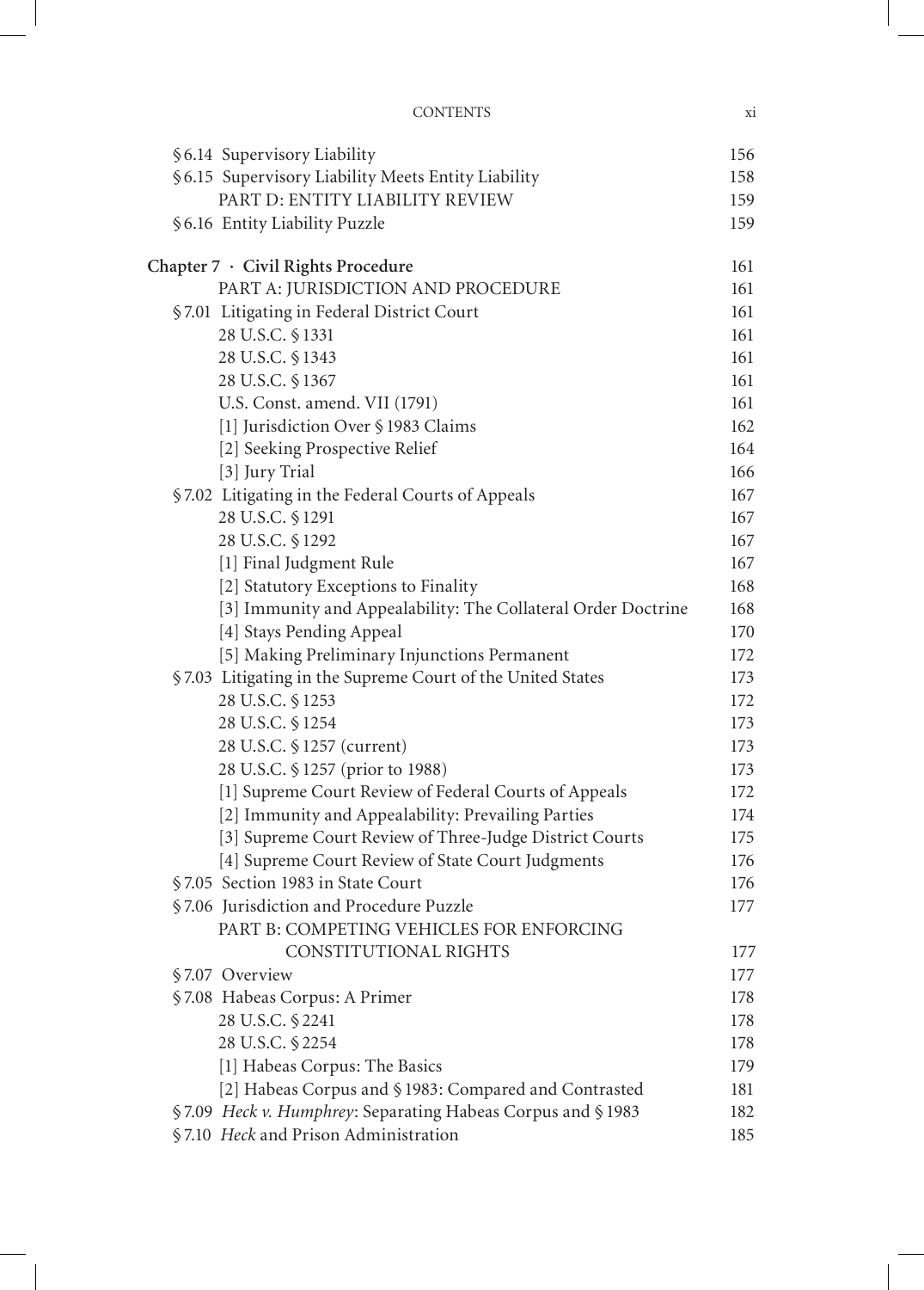| X11 | <b>CONTENTS</b> |
|-----|-----------------|
|     |                 |

| [1] Administrative Decisions and Release          | 185 |
|---------------------------------------------------|-----|
| [2] Methods and Procedures in Capital Punishment  | 185 |
| §7.11 Heck, Wrongful Convictions, and DNA Testing | 186 |
| §7.12 Heck Puzzle                                 | 187 |
| PART C: SECTION 1983 AND PRECLUSION               | 187 |
| [1] Preclusion (or Res Judicata) Generally        | 187 |
| §7.13 Preclusion                                  | 187 |
| 28 U.S.C. § 1738                                  | 187 |
| [2] Issue Preclusion (or Collateral Estoppel)     | 188 |
| [3] Claim Preclusion (or Res Judicata)            | 189 |
| §7.14 Preclusion Puzzle                           | 190 |
| PART D: LIMITATIONS AND ACCRUAL                   | 191 |
| §7.15 Statutes of Limitations                     | 191 |
| 42 U.S.C. § 1988                                  | 191 |
| 28 U.S.C. § 1658                                  | 191 |
| §7.16 Accrual of Claims                           | 192 |
| §7.17 Limitations, Accrual, and §1983 Procedure   | 193 |
| Chapter $8 \cdot$ Abstention                      | 195 |
| §8.01 Introduction to Abstention                  | 195 |
| PART A: PULLMAN ABSTENTION                        | 196 |
| §8.02 Railroad Com. of Texas v. Pullman Co.       | 196 |
| §8.03 Ambiguous and Unclear State Law             | 197 |
| §8.04 State Constitutional Ambiguity              | 198 |
| §8.05 England Reservation                         | 199 |
| §8.06 Certification                               | 200 |
| §8.07 Pullman Puzzles                             | 200 |
| PART B: STATUTORY ABSTENTION                      | 201 |
| §8.08 Anti-Injunction Act                         | 201 |
| 28 U.S.C. § 2283                                  | 201 |
| §8.09 Tax Injunction Act                          | 203 |
| 28 U.S.C. § 1341                                  | 203 |
| 26 U.S.C. § 7421                                  | 203 |
| PART C: "OUR FEDERALISM" ABSTENTION               | 205 |
| §8.10 Origins and Scope of Younger Abstention     | 205 |
| [1] Younger v. Harris                             | 205 |
| [2] Our Federalism and Declaratory Judgments      | 206 |
| [3] Our Federalism and §2283                      | 207 |
| [4] Federal Forums and Federal Rights             | 207 |
| §8.11 Extending Younger and Our Federalism        | 208 |
| [1] Civil Proceedings                             | 209 |
| [2] Administrative Proceedings                    | 210 |
| §8.12 A Test and a Limitation                     | 211 |
| [1] The Three-Part Middlesex Test                 | 211 |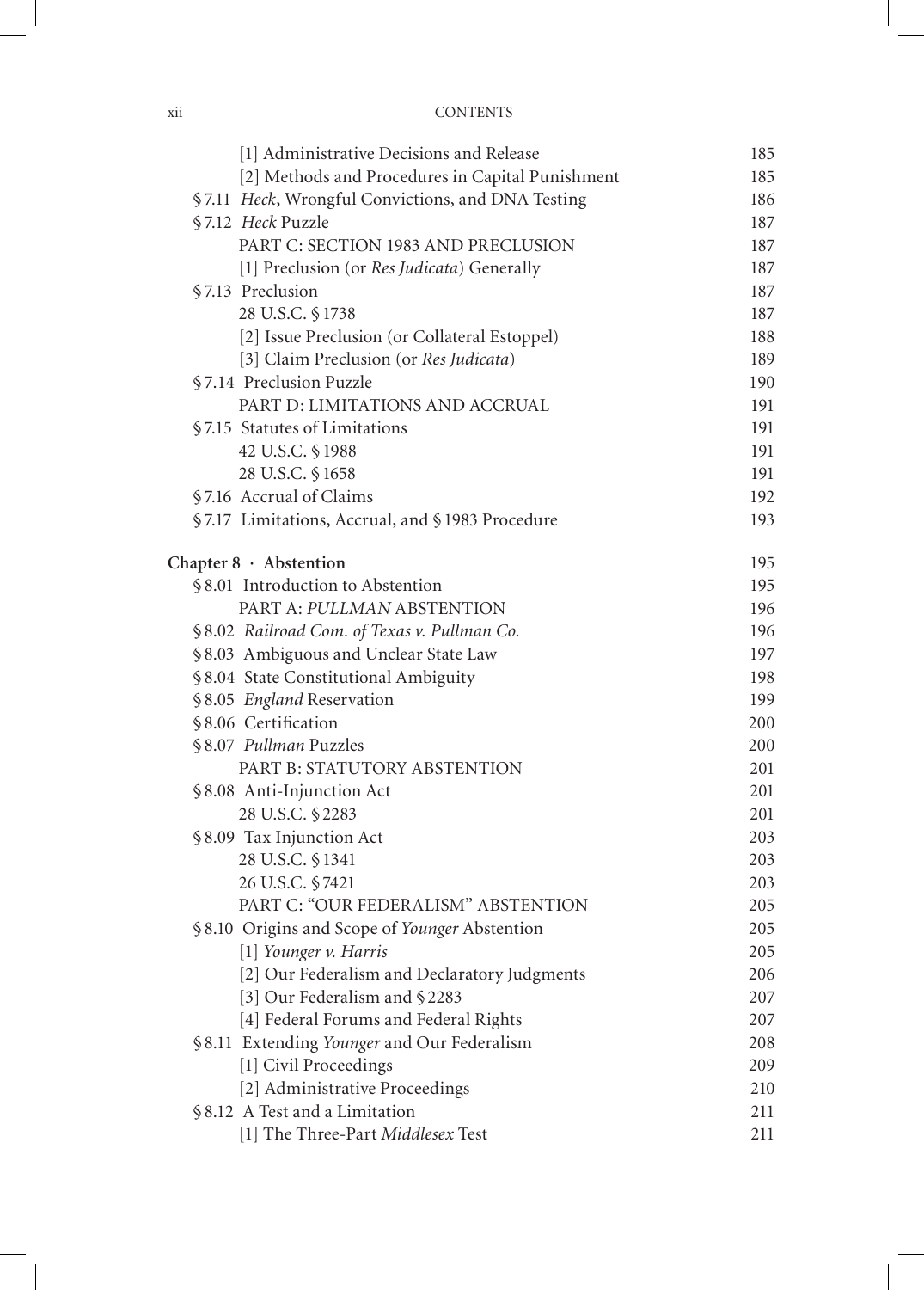| <b>CONTENTS</b> | <br>X111 |
|-----------------|----------|
|                 |          |

| [2] Sprint Communications v. Jacobs: Limiting Younger | 212 |
|-------------------------------------------------------|-----|
| [3] An Updated Test                                   | 213 |
| §8.13 Avoiding Younger Abstention                     | 213 |
| [1] Challenges to the Underlying Law                  | 213 |
| [2] No Pending Proceeding Involving Federal Plaintiff | 214 |
| [3] No Interference with State Proceedings            | 216 |
| [4] Opportunity to Raise Federal Issues               | 218 |
| [5] Narrow Exceptions                                 | 218 |
| §8.14 Younger Puzzles                                 | 219 |
| PART D: ROOKER-FELDMAN                                | 220 |
| §8.15 Rooker-Feldman                                  | 220 |
| [1] Rooker and Feldman                                | 220 |
| [2] Jurisdictional Doctrine                           | 221 |
| §8.16 Preclusion Distinguished                        | 224 |
| §8.17 Younger Distinguished                           | 224 |
| §8.18 Rooker-Feldman Puzzles                          | 226 |
| PART E: ABSTENTION REVIEW                             | 226 |
| §8.19 Abstention Review Puzzles                       | 226 |
| Chapter 9 · Remedies                                  | 229 |
| §9.01 Introduction to Remedies                        | 229 |
| PART A: "ACTION IN LAW": DAMAGES AND                  |     |
| RETROACTIVE RELIEF                                    | 231 |
| §9.02 Compensatory Damages                            | 231 |
| §9.03 Alternative Approaches to Damages               | 233 |
| [1] Statutory Liquidated Damages                      | 233 |
| [2] Civil Recourse                                    | 234 |
| [3] Nominal Damages, Easier Recovery                  | 234 |
| §9.04 Punitive Damages                                | 235 |
| PART B: "SUIT IN EQUITY:" PROSPECTIVE RELIEF          | 236 |
| §9.05 Injunctive Relief                               | 236 |
| [1] Categorizing Injunctive Relief                    | 236 |
| [2] Monell and Injunctions                            | 237 |
| [3] Scope of the Injunction                           | 238 |
| §9.06 Declaratory Judgments                           | 240 |
| 28 U.S.C. § 2201                                      | 240 |
| 28 U.S.C. § 2202                                      | 240 |
| §9.07 Consent Decrees                                 | 241 |
| §9.08 Remedial Hierarchy                              | 242 |
| §9.09 Prospective Remedies and Justiciability         | 243 |
| [1] Basics of Standing                                | 243 |
| [2] Special Standing Doctrines                        | 245 |
| [3] Standing Puzzle                                   | 247 |
| §9.10 Structural Reform Litigation                    | 247 |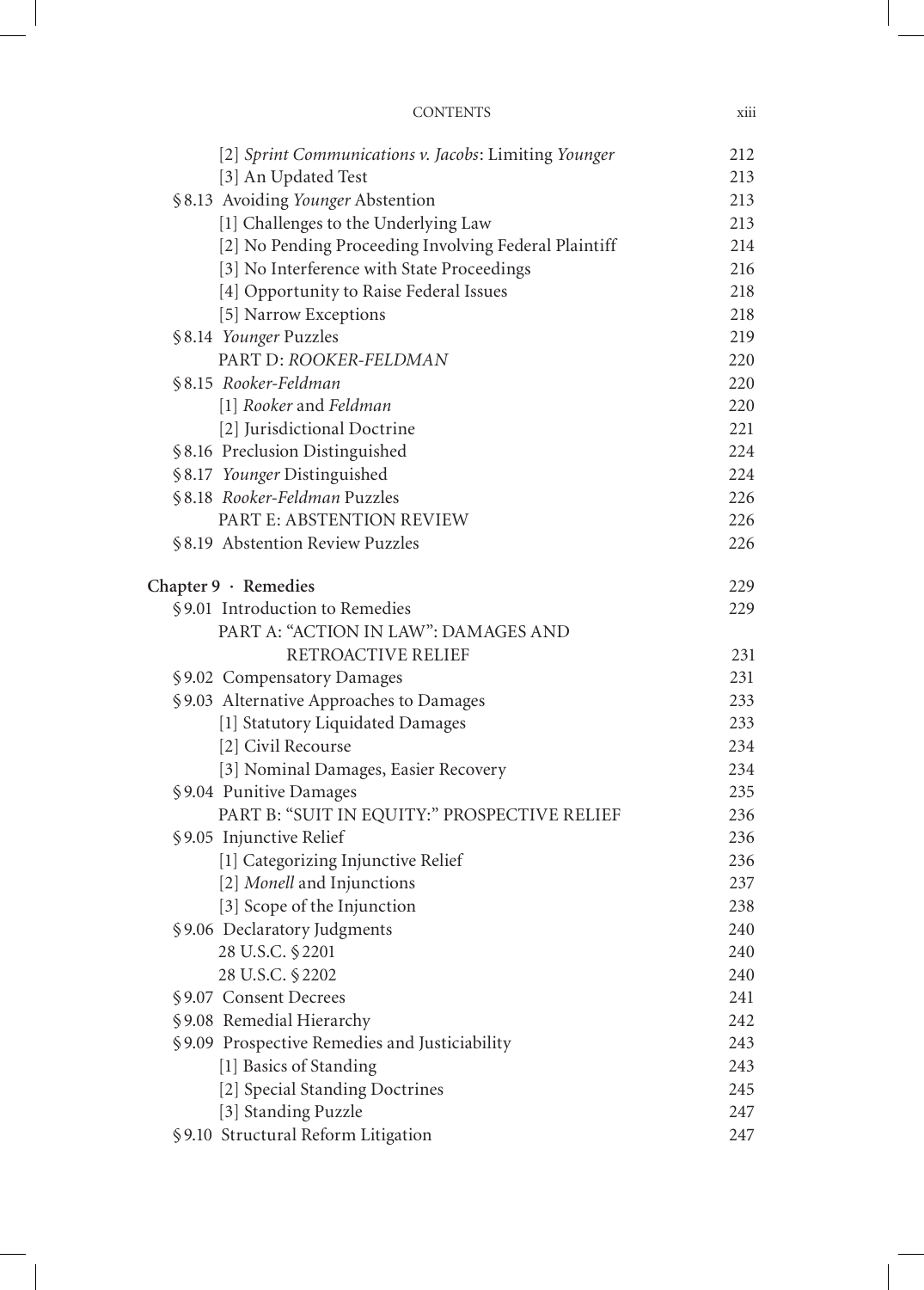| §9.11 Enforcing and Modifying Injunctions                             | 250 |
|-----------------------------------------------------------------------|-----|
| Fed. R. Civ. P. 60                                                    | 250 |
| [1] Enforcing Injunctions                                             | 250 |
| [2] Modifying Injunctions                                             | 251 |
| [3] Rule 60(b) and Appeals                                            | 252 |
| §9.12 Prison Litigation                                               | 253 |
| 18 U.S.C. § 3626                                                      | 253 |
| §9.13 Government Litigation                                           | 257 |
| 42 U.S.C. § 14141                                                     | 257 |
| 18 U.S.C. § 242                                                       | 257 |
| PART C: ATTORNEY'S FEES                                               | 259 |
| §9.14 Introduction to Attorney's Fees                                 | 259 |
| 42 U.S.C. § 1988                                                      | 259 |
| §9.15 Discretionary Fees                                              | 261 |
| §9.16 Attorney's Fees and Judges                                      | 261 |
| §9.17 Prevailing Party                                                | 262 |
| [1] Defining and Identifying Prevailing Parties                       | 262 |
| [2] Prevailing Party and the Policies of §1988(b)                     | 263 |
| [3] Attorney's Fees and Types of Judicial Orders                      | 264 |
| [4] Mootness, Preliminary Relief, and Attorney's Fees                 | 265 |
| §9.18 Calculating Fees                                                | 267 |
| §9.19 Attorney's Fees and Prisoner Litigation                         | 268 |
| 42 U.S.C. § 1997e                                                     | 268 |
| §9.20 Attorney's Fees Puzzles                                         | 269 |
| Appendix A: The Constitution of the United States                     | 271 |
| Appendix B: Emancipation Proclamation                                 | 291 |
| Appendix C: Selected Provisions of the United States Code and Federal |     |
| Rules of Civil Procedure                                              | 293 |
| Table of Cases                                                        | 311 |
| Table of Scholarly Authority                                          | 329 |
| Index                                                                 | 333 |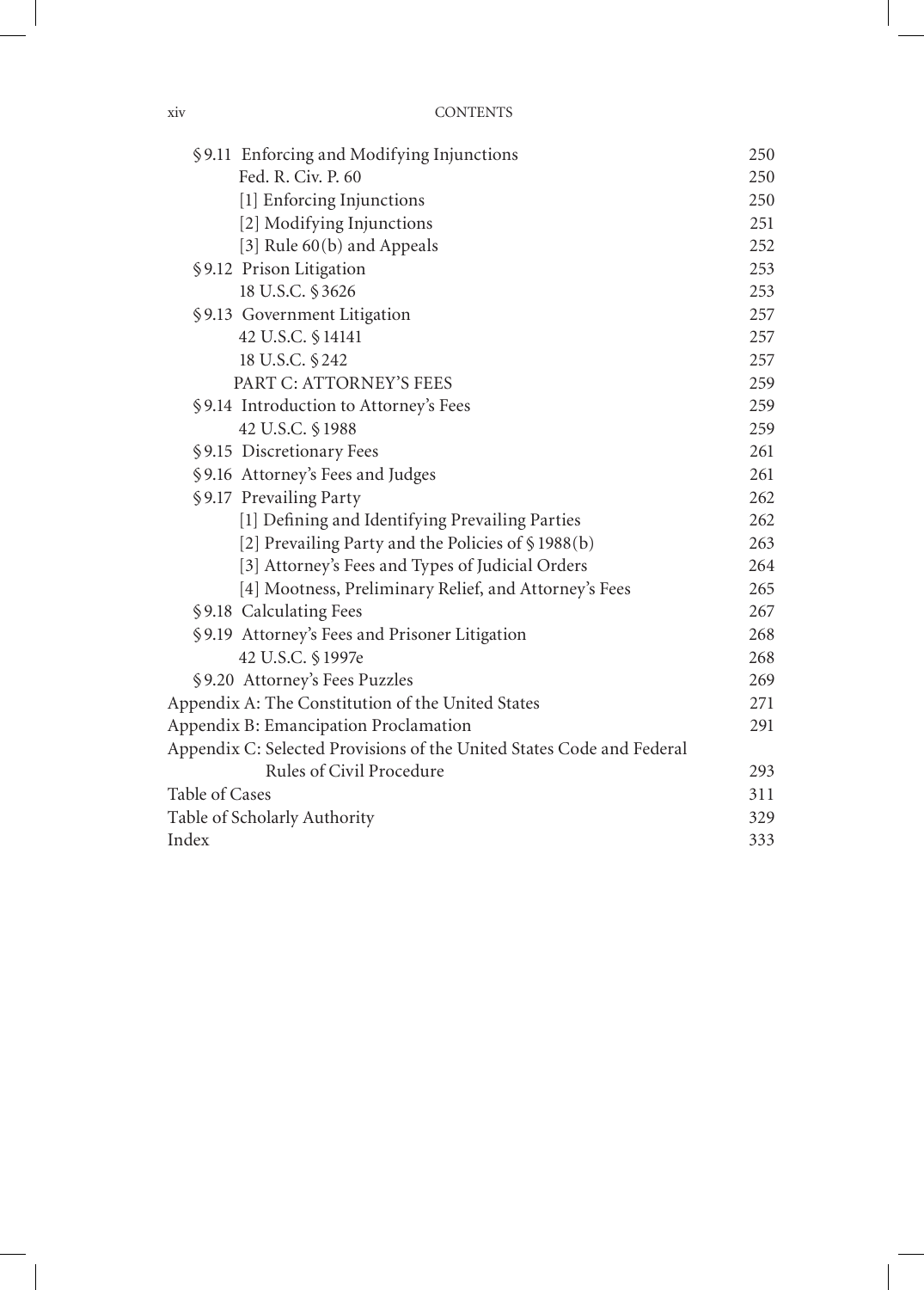#### **Preface to Second Edition**

This book is intertwined with my annual Civil Rights course. I wrote the First Edition in 2012 by converting the class I had been teaching since 2001 into narrative form. I write this Second Edition having taught from the book five times, seeing what works for student-readers and for class discussions and determining how to improve the writing, format, and style to work for both audiences.

This Second Edition includes several significant changes.

First, it expands the discussion of jurisprudential areas that saw major developments or that played a significant role in constitutional litigation during the past five years. The Supreme Court narrowed the availability of actions for damages against federal officers under *Bivens*, most recently in *Ziglar v. Abbasi* (2017). In nine decisions since publication of the First Edition, several of them per curiam summary reversals, the Court expanded the defense of qualified immunity, demanding factual similarity between precedent and the current case for a right to become clearly established. The Court issued its first decision on *Younger* abstention in many years in *Sprint Communications v. Jacobs* (2013), purporting to confine abstention to three "exceptional" categories of cases, although lower courts continue to take an expansive approach to abstention. Chapter 7 expands the discussion of procedure and jurisdiction in federal constitutional litigation, especially in exploring the details of equitable relief, which has been a flashpoint in litigation campaigns challenging bans on same-sex marriage and executive orders relating to immigration. Chapter 7 also goes into greater detail about jurisdictional and procedural rules for the three levels of the federal judicial hierarchy, providing foundation for the following two chapters. This edition discusses recent scholarly criticisms and calls for reconsideration of certain doctrines, including qualified immunity, *Bivens*, remedies, and the scope of injunctions. Finally, civil rights enforcement by the federal government, both criminal (18 U.S.C. § 242) and civil (42 U.S.C. § 14141), became a point in recent public controversies over racially charged police-involved shootings. Federal action against local police departments and officers was a significant project for the Department of Justice under President Obama, but far less of a priority in the early days of the Trump Administration. This edition also includes a new Appendix B containing the Emancipation Proclamation, the first step in Reconstruction civil rights efforts. New Appendix C, containing relevant statutes, adds several provisions.

Second, this edition increases the use of Puzzles, offering one or more discussion problems for most topics and sub-topics in the book. These were effective as reader reviews and as part of class discussions, and I make them central to the book. Several Puzzles are carried forward from the First Edition, while others are drawn from recent cases that I have added in my class or used in end-of-semester arguments.

Third, I changed the format and structure for this edition. The book now contains nine chapters rather than seven. Each of the first three topics— "Under Color of Law," "Rights Secured," and "*Bivens*"— occupies its own chapter, rather than being combined in one long chapter; this allowed me to break the material into major sections and fewer